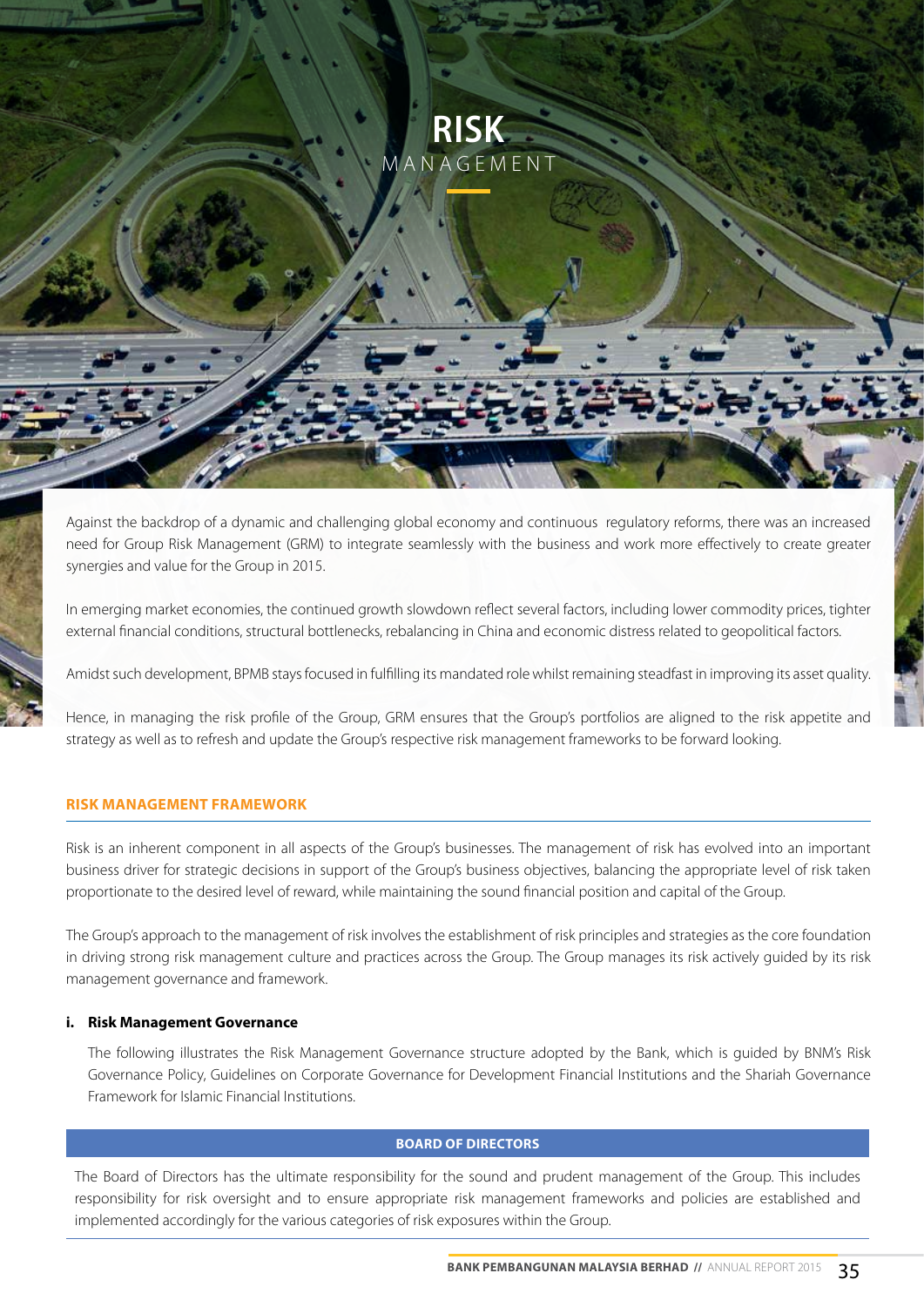# **Board Level Committees**

**Risk Management Committee (RMC) Credit Committee ofthe Board (CCB) Remuneration Committee (RC)**

The RMC is a Board level Committee responsible to perform oversight on the Group's risks. It is primarily responsible to oversee senior management's activities in managing the key risk areas of the Group and to ensure the appropriate risk management infrastructure, resources and processes are in place and functioning effectively.

The CCB is tasked by the Board to review financing approvals and credit risk portfolio.

The RC is appointed to oversee the establishment and implementation of remuneration policy and structures; including to ensure such policy and structures do not induce excessive risktaking and able to reinforce prudent risktaking.

## **Shariah Committee**

The Shariah Committee reports directly to the Board and undertakes a fundamental role in ensuring the Group's compliance with Shariah requirements. The Shariah Committee is responsible to deliberate and make decisions, provide views and advice on Shariah matters/issues, as well as Shariah compliance oversight on the Group's Islamic financial business operations/activities.

| <b>MANAGEMENT LEVEL COMMITTEES</b>                                                                                 |                                                                                                                                                                                                                           |  |  |
|--------------------------------------------------------------------------------------------------------------------|---------------------------------------------------------------------------------------------------------------------------------------------------------------------------------------------------------------------------|--|--|
| <b>EXECUTIVE RISK MANAGEMENT COMMITTEE (ERMC)</b>                                                                  | <b>GROUP CREDIT COMMITTEE (GCC)</b>                                                                                                                                                                                       |  |  |
| The ERMC is a Management level committee responsible for<br>the management of all material risks within the Group. | The GCC forms part of the risk governance for managing<br>credit/ investment risks within the Group. The Committee is<br>empowered to approve credit/investment related proposals,<br>which falls within their authority. |  |  |

To ensure that risk governance remains strong and relevant, GRM continues to embed robust risk governance and accountability across the Group as well as ensure the adherence to the dynamic global and local regulatory requirement and risk management practices across the Group.

#### **ii. Risk Appetite Statement and Strategy**

The risk appetite framework defines the Bank's boundaries and drivers of doing business. The risk appetite is a critical component of the Bank's robust risk management framework and is driven by both top-down Board leadership and bottom-up involvement of management at all levels. The risk appetite enables the Board and Senior Management to communicate, understand and assess the types and levels of risk that the Bank is willing to accept in pursuit of its business objectives.

The Bank's development of its risk appetite has been integrated into the annual strategy and business planning process and is adaptable to changing business and market conditions. The Bank's risk appetite balances the needs of all stakeholders by acting both as a risk gatekeeper and as a driver of future and current business activities.

The articulation of the risk appetite is done through a set of risk appetite statements which includes a comprehensive view of all material risks to the Group and is as follows :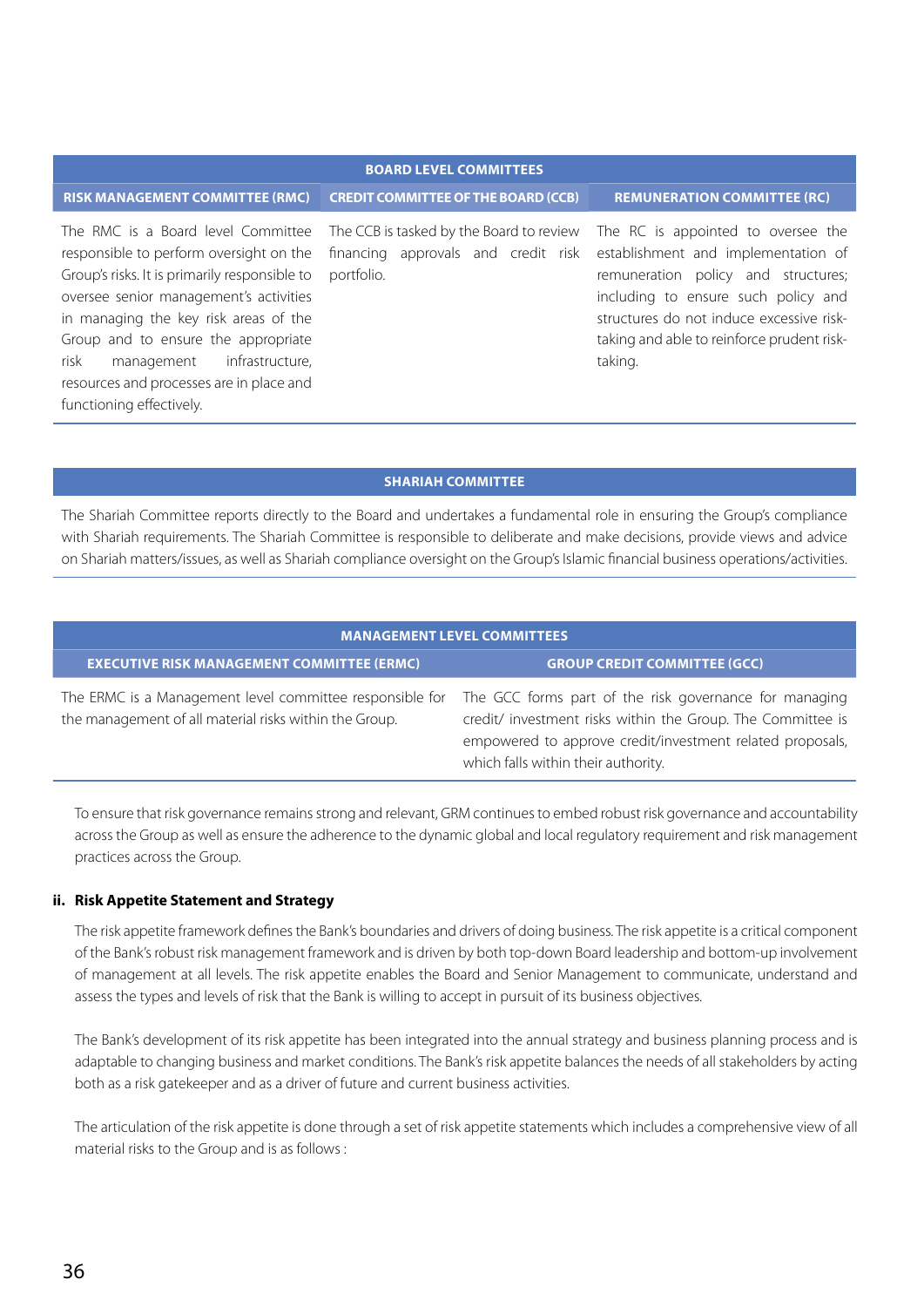## **iii. Risk Management Ownership**

Group Risk is moving towards adopting an integrated risk management approach towards the effective management of Groupwide risks.

In accordance with the Group's structure, GRM has continuously enhanced its integrated risk management approach towards the effective management of enterprise-wide risks. The Group's risk governance model provides a transparent and effective governance structure which promotes active involvement from the Board and Senior Management in the risk management process to ensure a uniform view of risk across the Group.

The governance model aims to place accountability and ownership whilst facilitating an appropriate level of independence and segregation of duties. The structure is premised on the three lines of defence and defines the lines of authority, roles and responsibilities to efficiently manage risk across the Group. Hence, the structure the Group adopts where risks are collectively managed by all functions based on their respective role can be reflected below :

| <b>APPROACH</b>        | <b>RESPONSIBILITY</b>           | <b>FUNCTIONS</b>                                                                                                                                                                                                                                                                                                                                                                                                                    |  |
|------------------------|---------------------------------|-------------------------------------------------------------------------------------------------------------------------------------------------------------------------------------------------------------------------------------------------------------------------------------------------------------------------------------------------------------------------------------------------------------------------------------|--|
| 1st Line of<br>Defence | Risk Taking<br><b>Functions</b> | Business and Support Functions, who are the risk takers, are primarily responsible for<br>managing risk exposures in their daily activities.                                                                                                                                                                                                                                                                                        |  |
| 2nd Line of<br>Defence | Risk Control                    | The risk control responsibility lies with Group Risk Management (GRM), Group<br>Compliance, Credit Appraisal and Technical Assessment.                                                                                                                                                                                                                                                                                              |  |
|                        |                                 | Group Risk Management (GRM), being an independent Function to support<br>the Risk Management Committee is responsible for establishing, implementing<br>and maintaining Risk Management frameworks, policies, guidelines, tools and<br>methodologies, as well as providing independent risk management oversight.                                                                                                                   |  |
|                        |                                 | Compliance is responsible for ensuring the Group's compliance to applicable laws,<br>regulations, Shariah rulings, internal policies, guidelines and procedures, including<br>establishing and maintaining policies and procedures to detect and minimize risk of<br>non-compliance.                                                                                                                                                |  |
|                        |                                 | Credit Appraisal provides independent risk assessment on all credit/investment<br>proposals and credit review proposals. The Function also develops and maintains the<br>Bank's credit risk rating models and system, being one of the measures to manage<br>the Bank's credit risks. Meanwhile, Technical Assessment provides independent<br>assessment on technical aspects and risks of projects in respect of credit proposals. |  |
| 3rd Line of<br>Defence | Risk Assurance                  | Group Audit & Examination is responsible to conduct independent review and<br>provide assurance on the adequacy and effectiveness of risk management processes<br>and level of compliance.                                                                                                                                                                                                                                          |  |

## **iv. Risk Management Process**

With the risk management process in place, the principal risks and how the Group manages these risks are given below (further details on the key risks can be found in the Bank's Key Risk Indicators).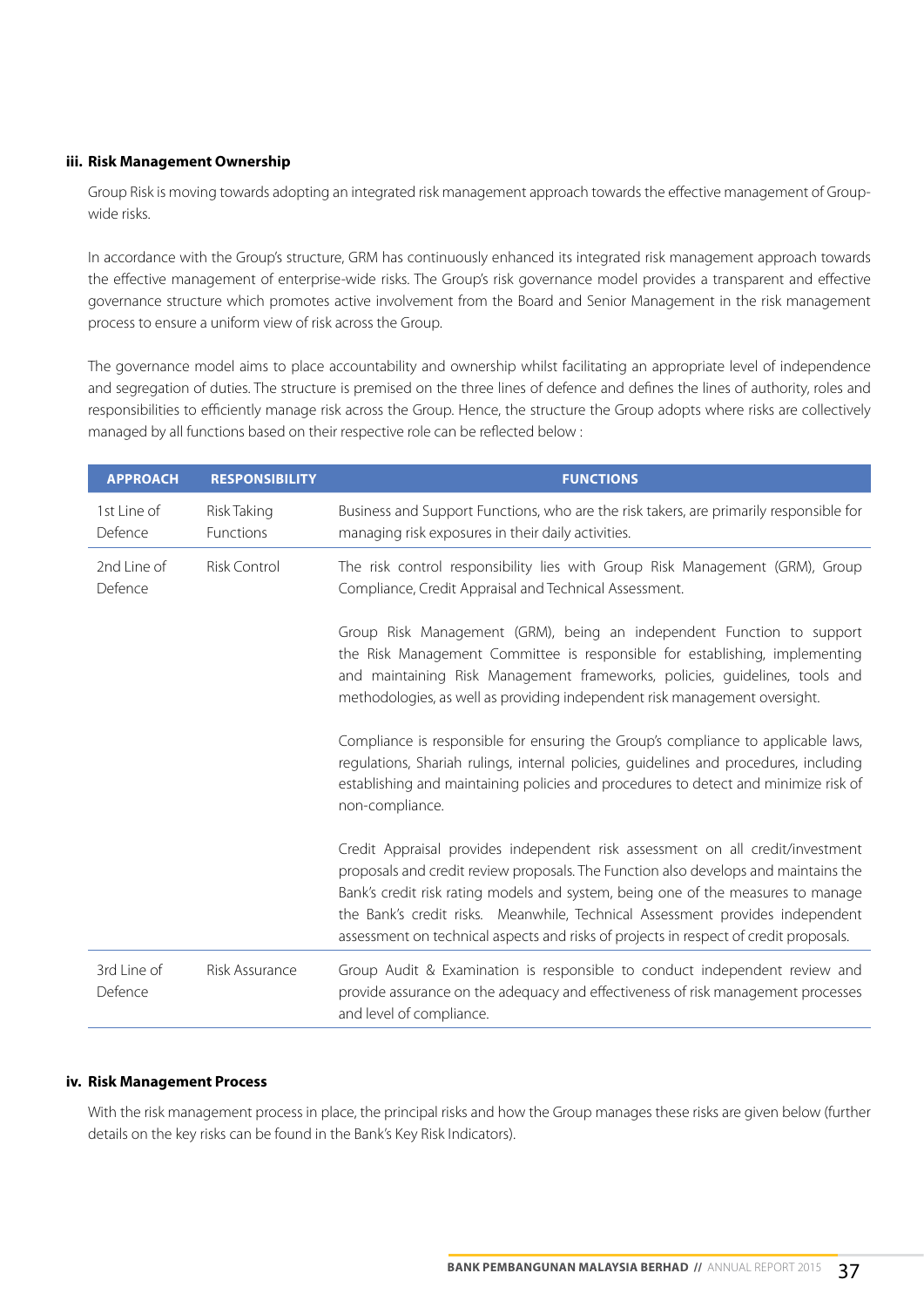| <b>CATEGORIES</b><br><b>OF RISK</b> | <b>BROAD DEFINITION</b>                                                                                                                                                                                                                      | <b>RISK MANAGEMENT PRACTICES</b>                                                                                                                                                                                                                                                                                                                                                                                                                                                                                                                                                                                                                                          |
|-------------------------------------|----------------------------------------------------------------------------------------------------------------------------------------------------------------------------------------------------------------------------------------------|---------------------------------------------------------------------------------------------------------------------------------------------------------------------------------------------------------------------------------------------------------------------------------------------------------------------------------------------------------------------------------------------------------------------------------------------------------------------------------------------------------------------------------------------------------------------------------------------------------------------------------------------------------------------------|
| Credit                              | Losses in principal or income<br>arising from the failure of an<br>obligor or counterparty to perform<br>their contractual obligations in<br>accordance with agreed terms.                                                                   | The Group has a strong credit culture which incorporates a clear<br>credit policy, robust credit evaluation and approval as well as sound<br>credit portfolio management.<br>Credit risk in the portfolio is continuously evaluated and reviewed<br>by the business sectors together with the risk units. Senior<br>Management and the Board have good oversight of the credit risks<br>and play an active role in the overall credit risk management.                                                                                                                                                                                                                    |
| Concentration                       | Concentration exposures that have<br>the potential to produce losses<br>that are substantial enough to<br>threaten the financial condition of<br>the Group and its core operations.                                                          | The Group adopts a proactive, robust and controlled policy-driven<br>approach in portfolio diversification.<br>The Group's guiding principle in its lending activity is to diversify its<br>loan portfolio mix and avoid any undue concentration of credit risks<br>in its portfolio. Independent assessment on the Group's portfolio<br>profile is undertaken to mitigate concentration risk.                                                                                                                                                                                                                                                                            |
| Operational                         | Losses due to failed internal<br>processes, people or systems<br>or from external events.                                                                                                                                                    | The Group has an Operational Risk Management Framework that<br>is aimed at managing operational risk throughout the Group. It<br>is periodically reviewed and aligned against the Group's business<br>strategy and directions ensuring the business objectives and<br>operational risk management objectives are aligned and consistent.<br>Various tools and techniques are also used to minimise operational<br>risk to an acceptable level.<br>In addition, the Group also has in place a robust crisis management<br>and business continuity management program to ensure<br>continuity of essential business services during unforeseen events.                      |
| Market                              | Losses or adverse impacts on<br>earnings or capital from changes<br>in the level of volatility of market<br>rates or prices such as interest<br>rates, foreign exchange rates,<br>commodity prices and<br>equity<br>prices.                  | The Group measures, manages and controls its market risk exposure<br>using industry best practices.<br>The enhancement of market risk triggers and controls are<br>$\bullet$<br>an ongoing effort. The Group plans to continue with such<br>enhancements to ensure prudence in managing the market risks<br>are well contained.<br>Although it is non-compulsory for the Group to adopt Basel II<br>initiatives, it is currently observing practices derived from Basel II.                                                                                                                                                                                               |
| Liquidity &<br>Funding              | Risk that the Group will not be<br>able to meet both expected and<br>unexpected current and future<br>cash flow and collateral needs<br>effectively without affecting either<br>daily operations or the financial<br>condition of the Group. | The Group uses a range of tools to monitor and control liquidity<br>risk exposure such as liquidity gaps, early warning signals, liquidity<br>indicators and stress testing.<br>The liquidity positions of the Group are monitored regularly against<br>the established policies, procedures and limits.<br>The enhancement of liquidity risk triggers and controls are<br>an ongoing effort. The Group plans to continue with such<br>enhancements to ensure prudence in managing the liquidity risks<br>are well contained.<br>Although it is non-compulsory for the Group to adopt Basel II<br>initiatives, it is currently observing practices derived from Basel II. |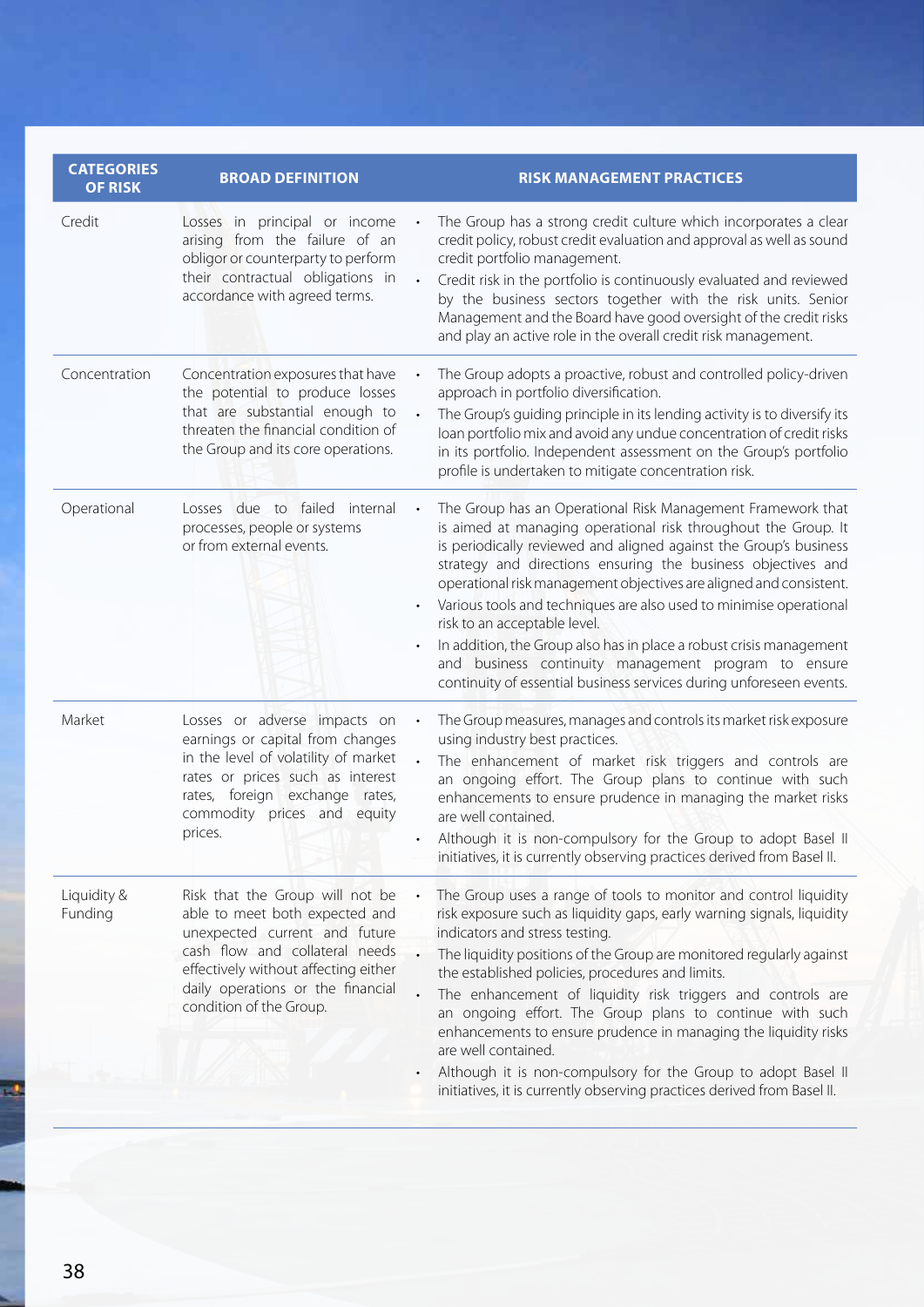| <b>CATEGORIES</b><br><b>OF RISK</b> | <b>BROAD DEFINITION</b>                                                                                                                                                                                                                                                                                                                                                                                                                | <b>RISK MANAGEMENT PRACTICES</b>                                                                                                                                                                                                                                                                                                                                                                                                                                                                     |
|-------------------------------------|----------------------------------------------------------------------------------------------------------------------------------------------------------------------------------------------------------------------------------------------------------------------------------------------------------------------------------------------------------------------------------------------------------------------------------------|------------------------------------------------------------------------------------------------------------------------------------------------------------------------------------------------------------------------------------------------------------------------------------------------------------------------------------------------------------------------------------------------------------------------------------------------------------------------------------------------------|
| Interest Rate                       | Risk arising from the change in<br>market interest rates that adversely<br>impact the Group's financial<br>condition in terms of earnings or<br>economic value.                                                                                                                                                                                                                                                                        | The Group measures, manages and controls its interest rate risk<br>by adopting and employing both qualitative and quantitative<br>approaches.<br>Such controls include Earning at Risk (EAR), Economic Value of<br>Capital (EVE), Total Rate Sensitive Asset/Liabilities Ratio, Stress<br>Testing etc.<br>Each has a limit of which is monitored and reported regularly<br>against the established frameworks, policies and procedures.                                                              |
| Reputational                        | Risk that the Group's reputation<br>is damaged by one or more<br>reputation event, as reflected<br>from negative publicity about<br>the Group's business practices,<br>conduct or financial condition.                                                                                                                                                                                                                                 | The Group's reputation is preserved through managing all the<br>risks that affect the Group's reputation through good corporate<br>governance, effective risk management processes and a structured<br>management of reputational events when they occur.                                                                                                                                                                                                                                            |
| Information<br>Technology (IT)      | Risk which impacts information<br>and services related to the Group's<br>use of technology. This includes<br>risks that customers or the Group<br>may suffer from service disruptions,<br>losses arising from system defects,<br>illegal use of computer systems<br>and breach of data via computer<br>perpetrated<br>either<br>systems<br>by internal or external parties,<br>including any damage to the<br>reputation of the Group. | The Group ensures and creates awareness among its internal and<br>external customers of this risk.                                                                                                                                                                                                                                                                                                                                                                                                   |
| Regulatory                          | Change in regulations which could<br>threaten the Group's competitive<br>position and capacity to conduct<br>business effectively.                                                                                                                                                                                                                                                                                                     | The Group keeps a close watch on all key regulatory developments<br>in order to anticipate changes and potential impact on performance<br>with the focus of continuously improving the risk governance<br>structure and framework.                                                                                                                                                                                                                                                                   |
| Business &<br>Strategic Risk        | Risk of current or prospective<br>impact on the Group's earnings,<br>capital, reputation or standing<br>arising from changes in the<br>the<br>environment<br>Group<br>operates in and from adverse<br>strategic<br>decisions,<br>improper<br>implementation of decisions or<br>lack of responsiveness to industry,<br>economic<br>technological<br>or<br>changes.                                                                      | The Group has a well-established risk governance structure and<br>recently established dedicated team that reviews the overall<br>strategic risk facing the Group.<br>The Group adopts appropriate strategies to balance risk and return<br>taking into account changing conditions through the economic<br>cycle and monitoring of economic trends in the market closely.<br>The respective Risk Management sub-functions continuously<br>review the suitability of its risk policies and controls. |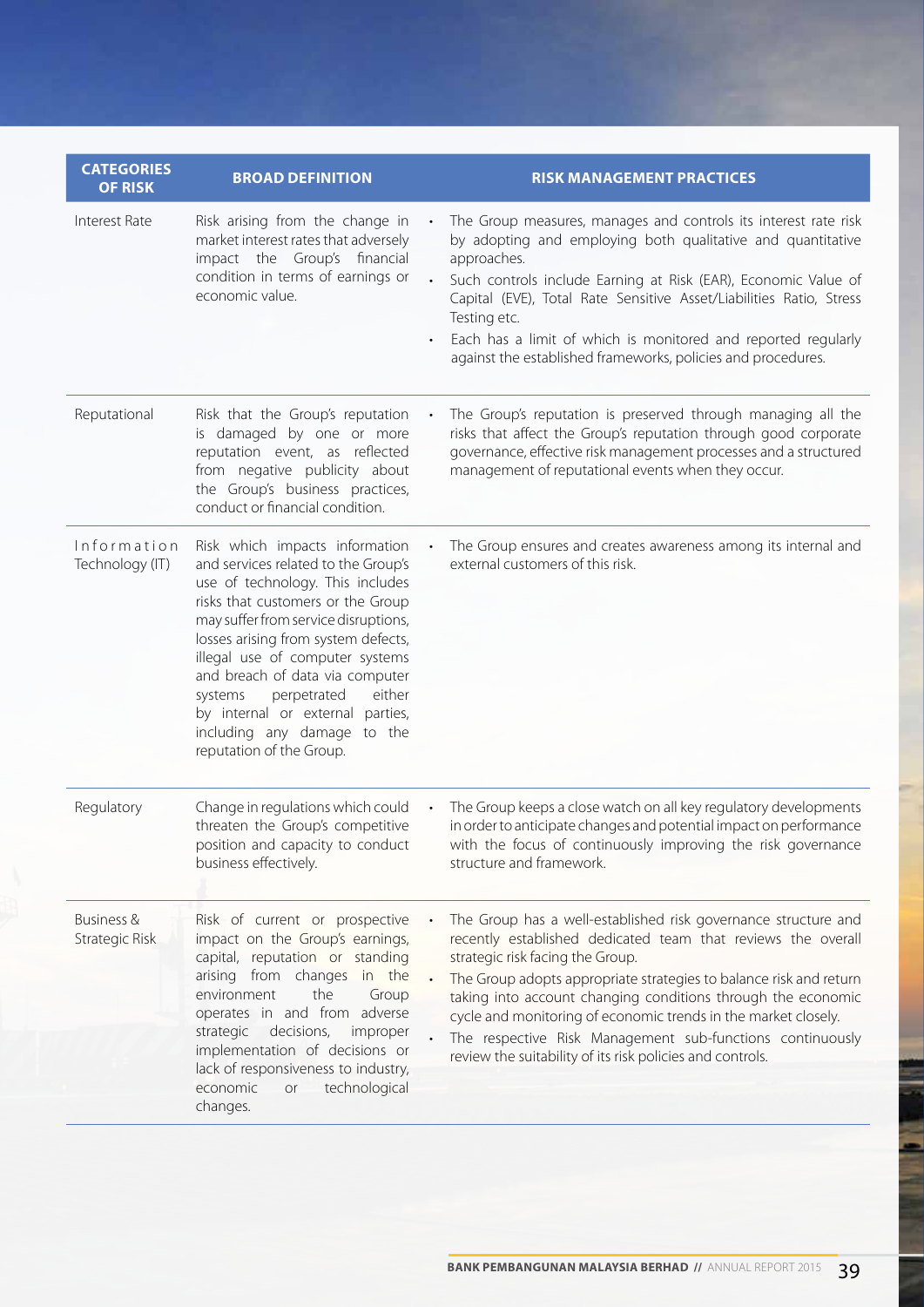## **v. Risk & Compliance Culture**

A vital component in strengthening the Group's risk governance structure is its risk and compliance culture. Culture forms the fundamental building block of risk management and serves as the foundation upon which a strong enterprise wide risk management structure is built.

The risk and compliance culture of the Group is driven from the top and complimented with the tone from the middle, that are ingrained in all levels of business and activities. As an essential building block for effective risk governance, it is continuously promoted to ensure that the right risk and compliance culture is embraced and exhibited in the behaviour of each individual within the organisation.

As part of the risk and compliance culture, the Group has also tried to instil a compliance culture where the Board, Senior Management and every employee of the Group is committed to adhere to the requirement of relevant laws, rules, regulations and regulatory guidelines. The Group's commitment is clearly demonstrated through the establishment of strong compliance policies and guidelines to ensure that the Group's non-compliance risks are effectively managed. Such measures help lower the cost of doing business arising from regulatory penalties, as well as protects the Group's integrity and reputation.

## **STRATEGIC PRIORITIES FOR 2015**

GRM's strategic priorities for 2015 continue to build around managing its key focus areas of asset and liabilities management. The notable risk management achievements to date are :

- a. Deepened risk & compliance culture;
- b. Enhanced the assessment of sectorial risk profile and portfolio management;
- c. Strengthened liquidity risk management;
- d. Enhancement of operational risk management;
- e. Institutionalized operational risk management;
- f. Improved credit underwriting quality;
- g. Optimized capital management;
- h. Broadened the scope of Stress Testing;
- i. Implemented the Risk Appetite Statements.

GRM has considered both external and internal drivers during the setting of the Strategic Priority for 2015. They were :

#### **i. Key External Drivers**

- Challenging economic and cost environment;
- Increased data and IT infrastructure requirement;
- Regulatory pressures on business model and cost structure.

## **ii. Key Internal Drivers**

- Compliance to requiatory requirement:
- Enhance shareholders' value;
- Optimization of resources:
- Risk ownership at various functions:
- Deepening risk awareness culture at all levels.

#### **KEY ACHIEVEMENTS IN 2015**

Although Basel II-compliant is not yet a requirement, the Group has taken the initiative to adopt a more forward looking approach to capital management and develop a more rigorous risk management techniques.

Hence, to facilitate the Bank's aspiration in adopting the full Basel II, the following initiatives were undertaken :

- i. Implemented the Bank's Internal Capital Adequacy Assessment Process (ICAAP);
- ii. Established the Bank's Risk Appetite Statement Framework;
- iii. Initiated the Bank's Risk Appetite Statement and implemented the RAS Dashboard;
- iv. Established the Model Validation Framework;
- v. Reviewed the New Liquidity Framework (NLF) Behavioural Assumption;
- vi. Enhanced the Contingent Funding Plan;
- vii. Strengthened Middle Office function;
- viii. Initiated the Basel II Gap Analysis & Capital Impact Study;
- ix. Enhanced the liquidity risk management controls namely Liquidity Coverage Ratio (LCR) and Net Stable Funding Ratio (NSFR);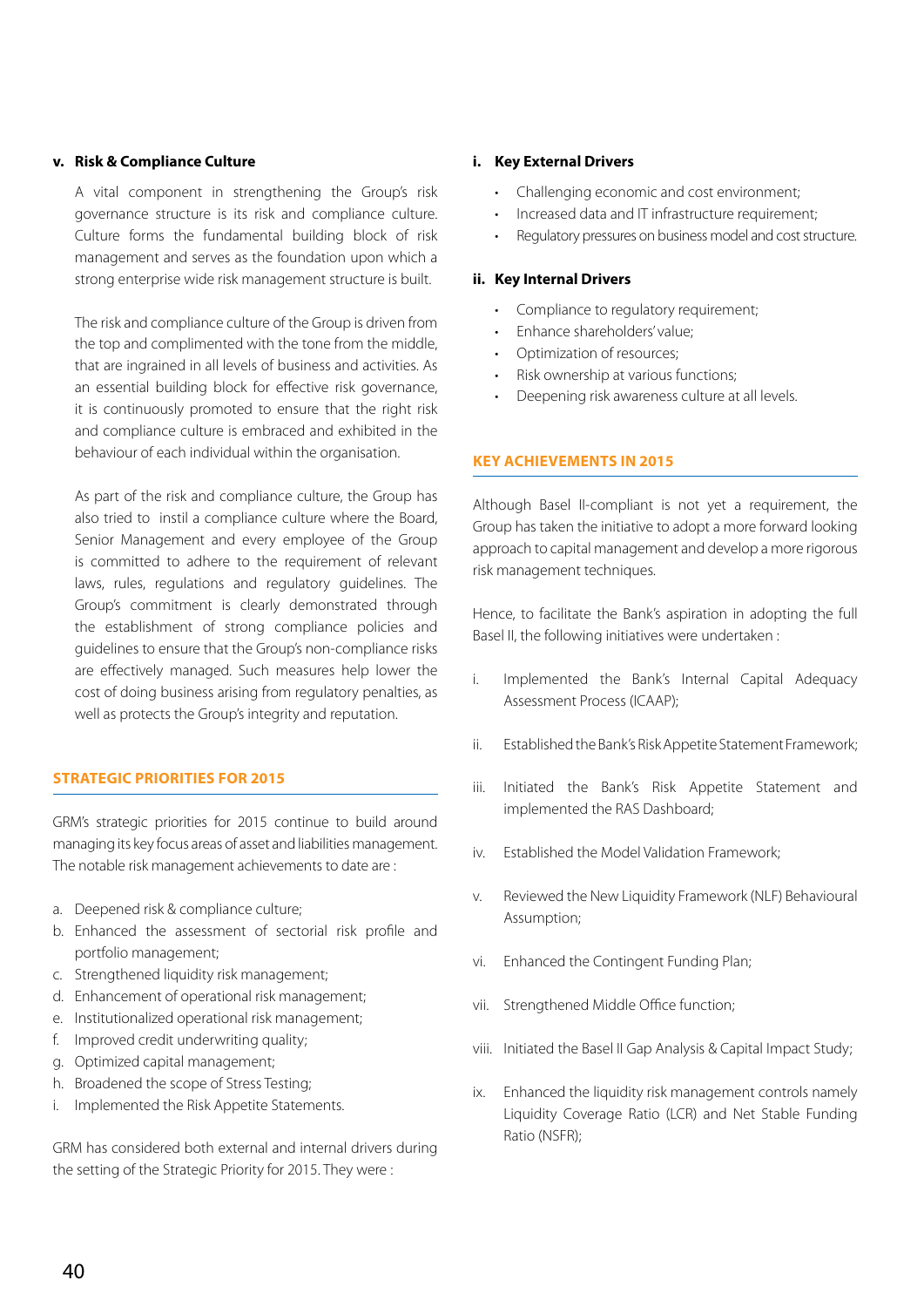- x. Broadened the scope of Group Stress Test;
- xi. Refined the Model Risk Adjustment (MRA) for the computation of the Collective Allowable Assessment (CAA);
- xii. Enhanced operational risk assessment templates and data collection;
- xiii. Enhanced the Group's Shariah Non-Compliance Risk Catalogue;
- xiv. Deepened Group-wide risk management via Knowledge Sharing Sessions, Employee Induction Program, Risk Portal etc.

The Group's state of implementation of these initiatives were reported to the ERMC, RMC and Board on a regular basis, thus ensuring that the Management and Board of the Group are aware and continue to maintain oversight of the risks undertaken by the Group.

## **OUR PRIORITIES FOR 2016**

#### **Risk Management priorities**

Initiatives to adopt Basel II requirements would further enhance the Bank's risk management infrastructure and practices, inculcate risk awareness culture, optimize capital management and support business decisions. Such initiatives entail :

- 1. Establishing the infrastructure towards meeting the requirements of the Standardised Approach for computation of credit risk capital charge;
- 2. Enhancing risk management practices and controls throughout BPMB Group;
- 3. Enhancement of the Bank's internal credit rating model with the goal of qualifying for the more advanced capital computation approach, which would enable allocation of the right capital size;
- 4. Preparing the building blocks for adoption of The Standardised Approach ("TSA") for future computation of operational risk capital charge;
- 5. Enhancing Risk Management capabilities within the Group by :
	- i. Leveraging on Information Technology ("IT") to provide the risk intelligence for better risk monitoring and control, as well as to facilitate risk informed decision and pricing;
	- ii. Building reliable, consistent, complete and timely database within the Group.
- 6. Enhancement of Group Stress Test, establishment and revision of risk controls/limits and operationalization of the Group's Risk Management Framework throughout the Group;
- 7. Continuous risk awareness initiatives/programs throughout the Group;
- 8. Building capable staff force with the right skills and knowledge to support the implementation of such initiatives.

# **EMERGING RISKS**

Identifying and monitoring top and emerging risks are integral to the Group's approach to risk management. The identification and prioritisation of key risks facing the Group will be important in order to enable the Group to proactively plan for a holistic management of these risks, amongst others, across the Group. Some of the key concerns for the Group that continues going into 2016 are :

## **a. Challenging Business Environment**

The economy as a whole is vulnerable to external shocks, both regionally and globally. Growth looks threatened by global economic instability and a fall out in global demand.

The prospects for economic growth in 2016 remain cautious with continued economic difficulties in Europe, slower growth in emerging markets and a slowing China. The spillover effect may trickle domestically, hence impacting the Bank's existing customers and target market. The impact of lower energy and commodity prices are also expected to lead to further uncertainty in economic growth. Domestic weaknesses, such as infrastructure shortages/deferment, budget deficits and inflationary pressures coupled with external uncertainties are expected to impact economic growth.